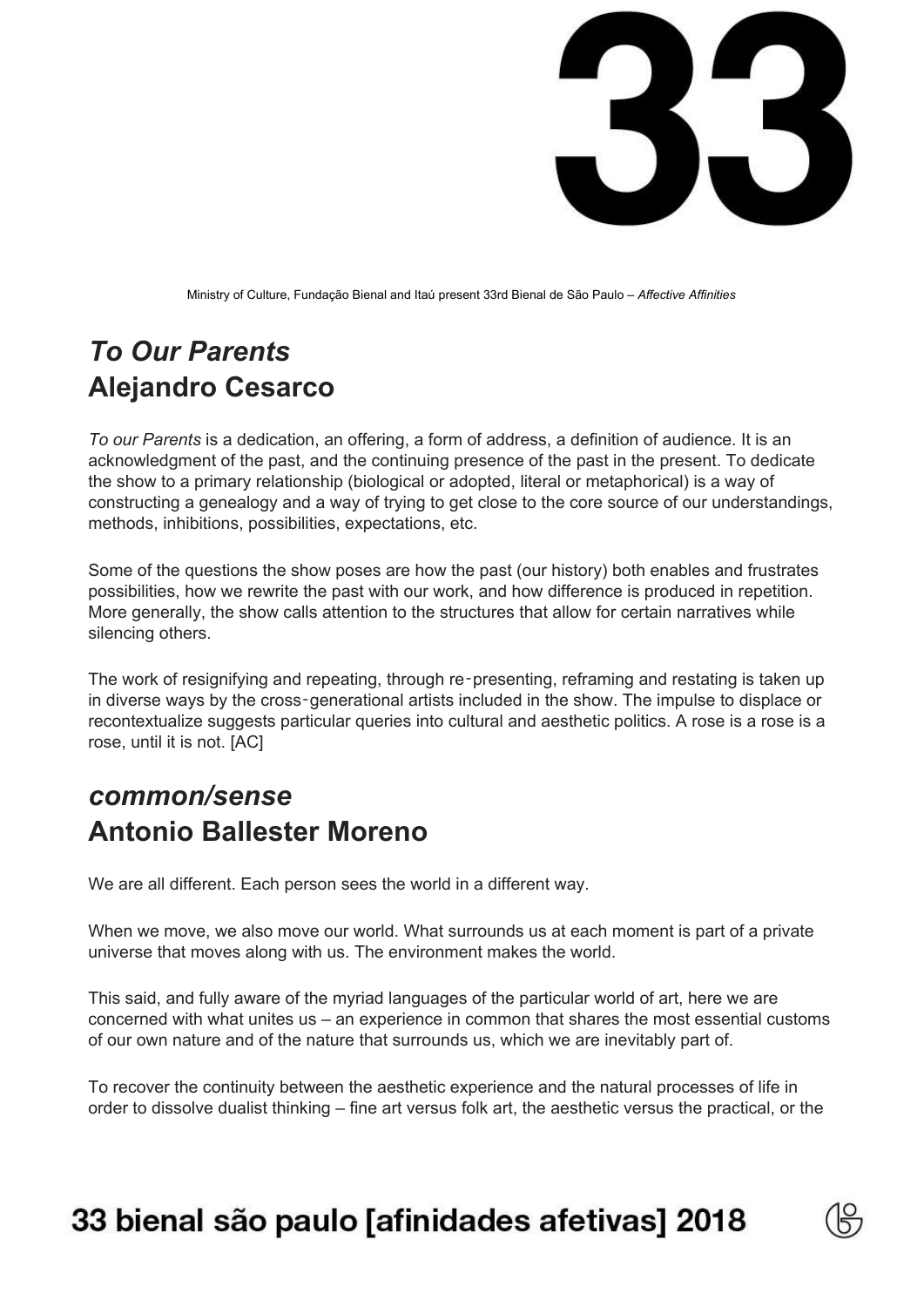

artist versus supposedly "normal" people – implies accepting the separation between things and people, thoughts and feelings, humanity and nature, the self and the world.

All lives, without exception, are creative, and the purpose of every creation is not pure truth, or self-contained knowledge, but simply the improvement of existence.

Because seeing things united, in their infinite diversity, is more enriching and satisfying. [ABM]

# *The Slow Bird* **Claudia Fontes**

The Ciccillo Matarazzo Pavilion is a meeting point for human and nonhuman life, each with almost completely opposed temporalities and ways of being in the world. This exhibition takes this polarity as a premise and proposes the image of a slow bird as an antidote to the ideal of velocity which the building represents, with the aim of creating conditions of observation that attract and retain the visitor's attentive reading. *The Slow Bird* does not operate in this exhibition as a theme or idea to be illustrated, but rather as an ambiguous figure offered as a common territory from which the invited artists began unique and mutually diverse creative processes. Accompanying the works, there is a detective story that reveals aspects of the curatorial flight of the slow bird: considering the spectator as a reader, the curator as a translator, the artistic fact as evidence of an enigma, and the certainty that this enigma has as many possible solutions as the story has readers. [CF]

## *Stargazer II* **Mamma Andersson**

Art is a visual language. Art can be found in a museum, a limestone church from the 13th century, a comic book, or a film from 1912 where cockroaches are the stars.

Art can be educational, created by rules, or self-taught. Regardless, it is absolutely vital for living.

I am mostly interested in the lonely artists who find their own voice in their own unique expression. These artists are often outsiders from birth, though some became outsiders over time.

The artists that I exhibit here are all different from each other, however to me they are all connected. All of them have been crucial to my own creative process at different stages of my life.

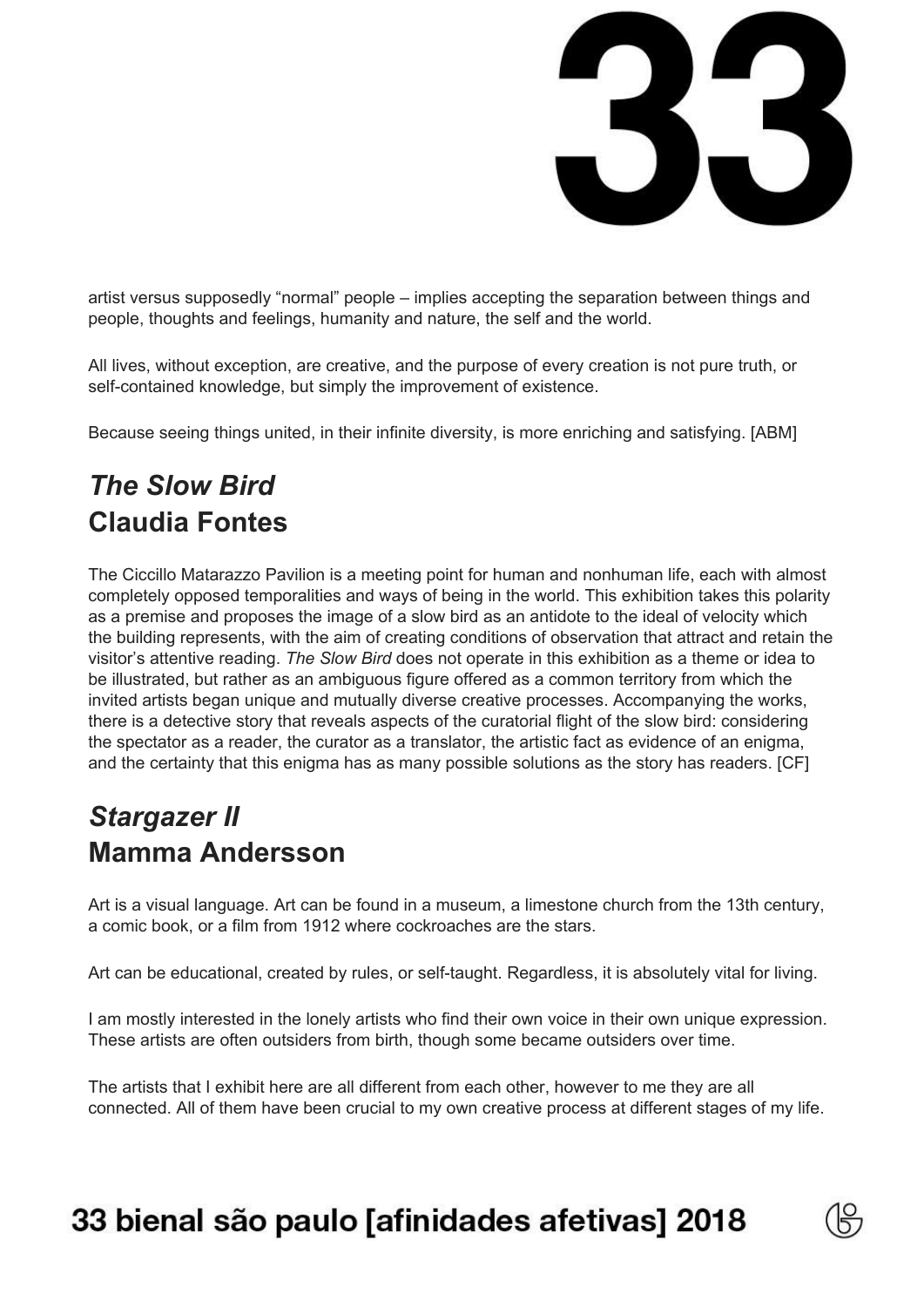

The main focus is on painting as I am a painter myself. But if I feel touched by a piece of art it does not matter if it's a sound piece, a film, a photograph, a sculpture or a drawing.

My own artworks included in the exhibition are from the last eight years. I've selected them in relation to the other exhibited artworks as I feel that that these works of mine communicate well with them. [MA]

## *The infinite history of things or the end of the tragedy of one* **Sofia Borges**

Fire, fire, the beautiful fire. White, white, white pure white.

The different unavoidable dazzling and intact.

The infinity of everything was one. The unity of meaning was a circle. The void of the void was complete. The entrance of the end would never close. And not even on the one could fit in the open. Because the gap between everything was an egg. The emitted light was a vessel. And the absence that existed was whole. The truth did not contain the present. Past was an unison yes. Delusion was of an ancient sort. Forest was a form of fear. And the word would only knew it's beyond. The golden did not even exist, since it knew itself was endless. Where everything existed without form. The place of the endless was one. The circle was always a straight line. And the return was nothing but the beginning. Each thing that existed was the everything. And truth knew not even its own sound. Thus, everything could change.

It was a blazing fire.

There, in the midst of things where the inverse persists. In the midst of the things where the inverse persists.

Never would be found.

The subtle ripping of the real.

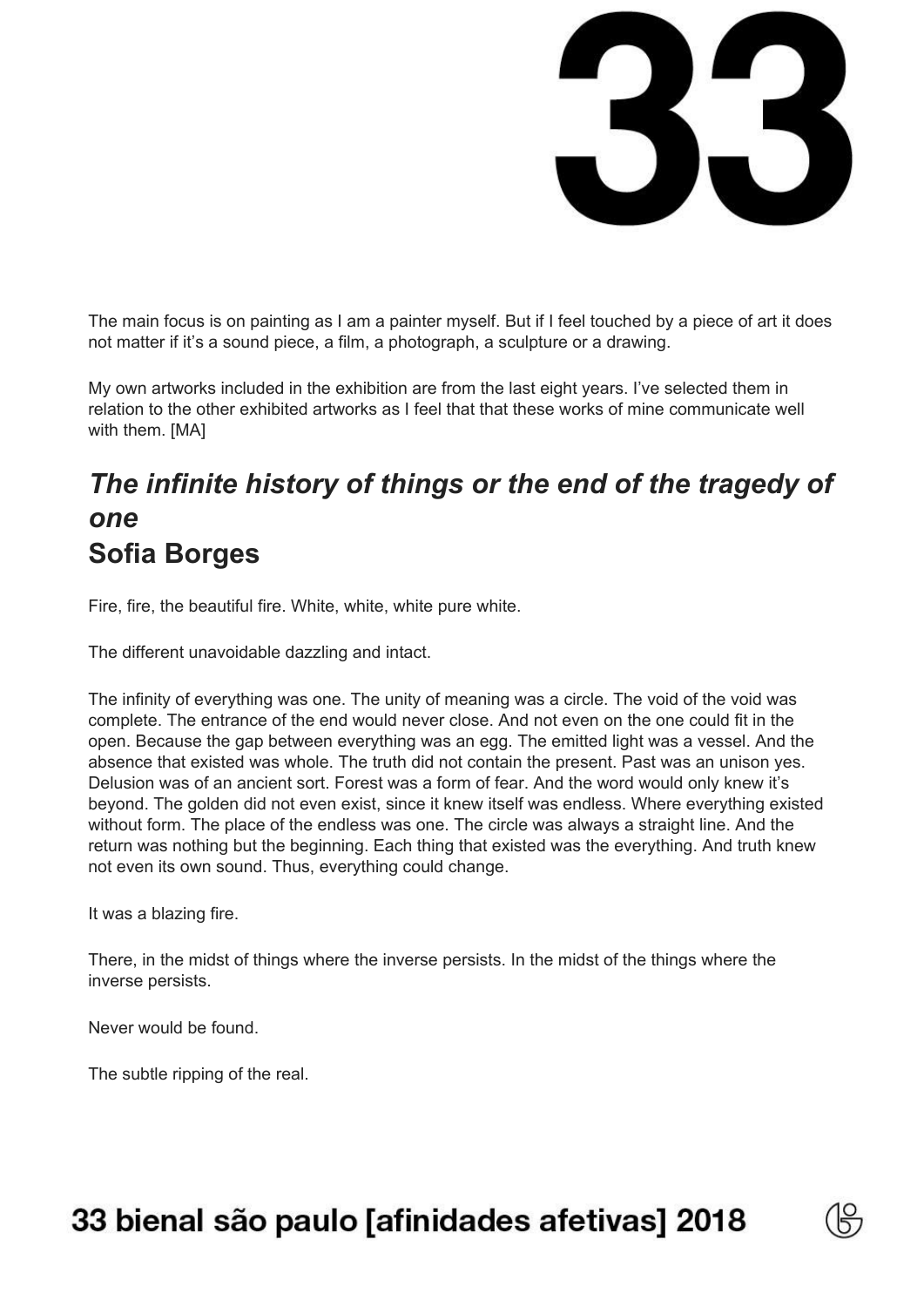5

It is one, in and of itself, not due to opacity. [SB]

### *The appearences* **Waltercio Caldas**

I do not need a curatorial operation if I can exercise three correlated activities: that of the artist who produces a work, that of the artist who has preferences, and that of a third party who thinks about the relationship between the two previous ones. Thus, I can deal with the questions as I would like, without making them discursive, casting suspicion on the aesthetic theories and justifications. I present my choices as a musical composition, avoiding any concepts or excesses that tend to minimize the experience with the artworks. The resulting music would be the explicit form of the relationship between the spectator and what he or she is observing. It is always good to remember that true works of art are oblivious to any discourse that would misrepresent them, and are sufficiently eloquent to deauthorize opportunistic interpretations. Substituting the idea of demonstration by the idea of presentation, I intend to clarify what is happening there, in the diversity of the selected artworks; and I recognize in this confrontation something that is more important than a supposed curatorial authority over them. This autonomy, this unique language that each artwork possesses, is beneficial to the experience, as it is now up only to the artworks to talk about the unknown that justify them. Based on the principle that there are good-humored risks, I believe that art can improve the quality of the unknown. And the question that remains for us is: how to change the rules for the benefit of what we do not yet know? [WC]

#### *always, never* **Wura-Natasha Ogunji**

ruby onyinyechi amanze, Nicole Vlado, Youmna Chlala, Lhola Amira, Mame-Diarra Niang and Wura-Natasha Ogunji present new works which explore space and site in relationship to the body, history and architecture. Their creative investigations range from the intimate (body, memory, gesture) to the epic (history, nation, the cosmos). Developed in an open dialogue between artists, their individual projects and practices intersect with ideas and questions about bravery, freedom, and experimentation as central aspects of the art-making process. In their creative practices they embrace and explore the unknown: the fissure, glitch, knot, seam, spine, crevice, fold, appearance, non-territory. amanze creates drawings on paper which bend, suspend and reach out into space. Vlado, an artist and architect, focuses on capturing the surfaces of the body, the built environment, and the spaces made between. Amira's *Appearances* invoke the past and the future. Chlala considers the spine as a representation of the connection between prescience and memory.

# 33 bienal são paulo [afinidades afetivas] 2018